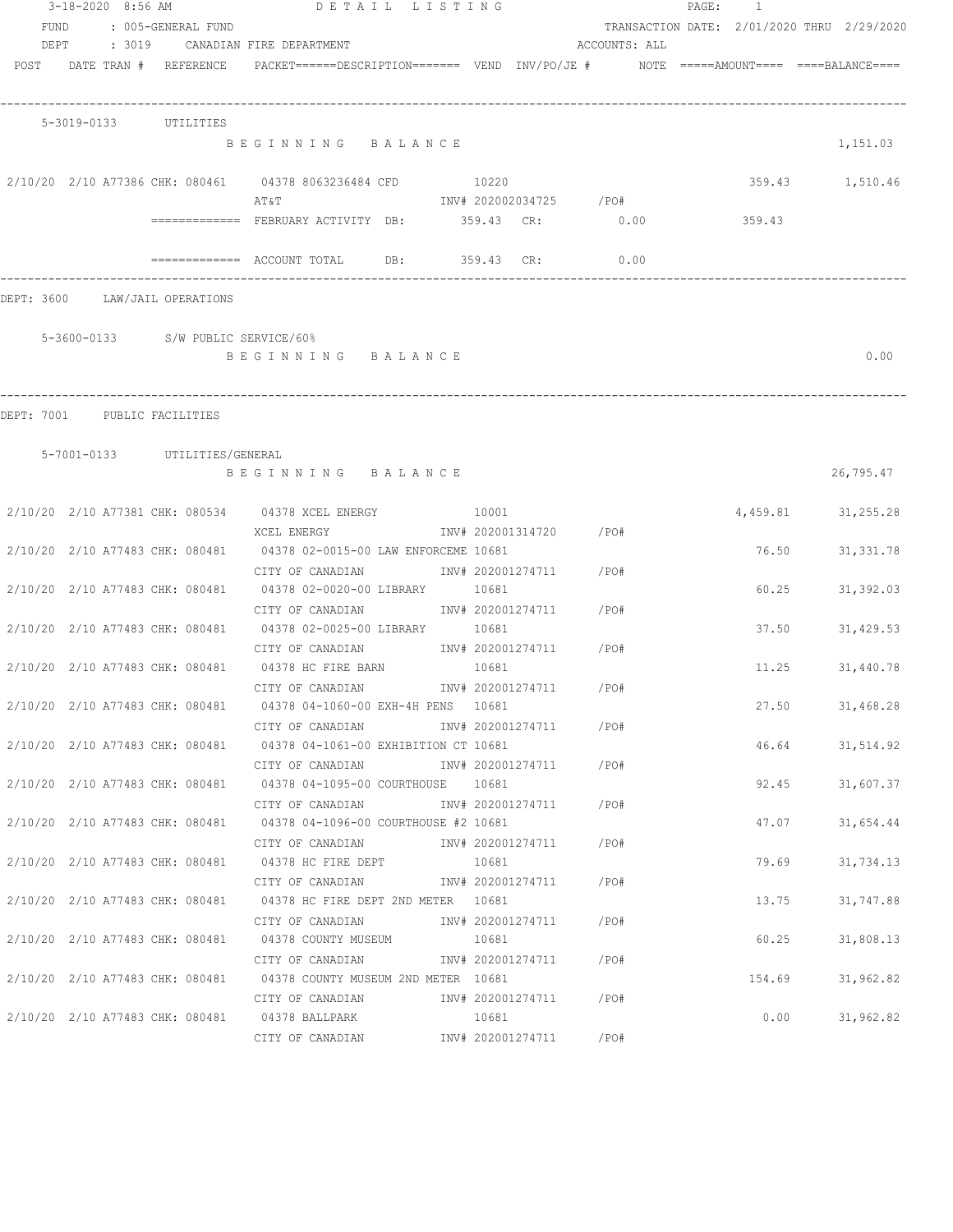|      | 3-18-2020 8:56 AM               |                    |                                                                                          | DETAIL LISTING |                        |               | PAGE: | 2        |                                            |
|------|---------------------------------|--------------------|------------------------------------------------------------------------------------------|----------------|------------------------|---------------|-------|----------|--------------------------------------------|
| FUND |                                 | : 005-GENERAL FUND |                                                                                          |                |                        |               |       |          | TRANSACTION DATE: 2/01/2020 THRU 2/29/2020 |
| DEPT | : 7001                          |                    | PUBLIC FACILITIES                                                                        |                |                        | ACCOUNTS: ALL |       |          |                                            |
|      | POST DATE TRAN # REFERENCE      |                    | PACKET======DESCRIPTION======= VEND INV/PO/JE #    NOTE =====AMOUNT==== ====BALANCE====  |                |                        |               |       |          |                                            |
|      |                                 |                    |                                                                                          |                |                        |               |       |          |                                            |
|      |                                 |                    | 2/10/20 2/10 A77484 CHK: 080481 04378 CITY OF CANADIAN                                   |                | 10681                  |               |       | 67.52    | 32,030.34                                  |
|      |                                 |                    | CITY OF CANADIAN                                                                         |                | INV# 202002064730 /PO# |               |       |          |                                            |
|      | 2/10/20 2/10 A77513 CHK: 080504 |                    | 04378 OTHER METERS                                                                       |                | 12592                  |               |       | 1,866.85 | 33,897.19                                  |
|      |                                 |                    | NORTH PLAINS ELECTRIC CO- INV# 202002074731                                              |                |                        | /PO#          |       |          |                                            |
|      | 2/10/20 2/10 A77513 CHK: 080504 |                    | 04378 GEM VOTING BOOTH                                                                   |                | 12592                  |               |       | 236.45   | 34, 133.64                                 |
|      |                                 |                    | NORTH PLAINS ELECTRIC CO- INV# 202002074731                                              |                |                        | /PO#          |       |          |                                            |
|      | 2/10/20 2/10 A77536 CHK: 080529 |                    | 04378 040-001-1415-01-LIBRARY 13824                                                      |                |                        |               |       | 158.69   | 34, 292.33                                 |
|      |                                 |                    | WEST TEXAS GAS, INC MONTH 202002064729                                                   |                |                        | /PO#          |       |          |                                            |
|      | 2/10/20 2/10 A77536 CHK: 080529 |                    | 04378 040-001-4000-01 EX CENTE 13824                                                     |                |                        |               |       | 1,712.22 | 36,004.55                                  |
|      |                                 |                    | WEST TEXAS GAS, INC MOTH 202002064729 / PO#                                              |                |                        |               |       |          |                                            |
|      |                                 |                    | 2/10/20 2/10 A77536 CHK: 080529 04378 040-001-5735-02-MUSEUM 13824                       |                |                        |               |       | 227.83   | 36, 232.38                                 |
|      |                                 |                    | WEST TEXAS GAS, INC \ INV# 202002064729 \ /PO#                                           |                |                        |               |       |          |                                            |
|      |                                 |                    | 2/10/20 2/10 A77536 CHK: 080529 04378 040-001-5815-01-BALLPARK 13824                     |                |                        |               |       | 28.68    | 36,261.06                                  |
|      |                                 |                    | WEST TEXAS GAS, INC NNV# 202002064729                                                    |                |                        | $/$ PO#       |       |          |                                            |
|      |                                 |                    | 2/10/20 2/10 A77536 CHK: 080529 04378 040-001-5810-01-PAVILION 13824                     |                |                        |               |       | 196.01   | 36,457.07                                  |
|      |                                 |                    | WEST TEXAS GAS, INC                                                                      |                | INV# 202002064729      | /PO#          |       |          |                                            |
|      | 2/10/20 2/10 A77536 CHK: 080529 |                    | 04378 040-001-1405-01 COURTHOU 13824                                                     |                |                        |               |       | 472.55   | 36,929.62                                  |
|      |                                 |                    | WEST TEXAS GAS, INC                                                                      |                | INV# 202002064729      | /PO#          |       |          |                                            |
|      |                                 |                    |                                                                                          |                |                        |               |       |          |                                            |
|      | 2/10/20 2/10 A77536 CHK: 080529 |                    | 04378 040-013-0045-00 CFD MAIN 13824                                                     |                | INV# 202002064729      | /PO#          |       | 188.16   | 37, 117.78                                 |
|      |                                 |                    | WEST TEXAS GAS, INC                                                                      |                |                        |               |       |          |                                            |
|      | 2/10/20 2/10 A77536 CHK: 080529 |                    | 04378 040-013-0045-00 CFD MAIN 13824                                                     |                |                        |               |       | 407.33   | 37,525.11                                  |
|      |                                 |                    | WEST TEXAS GAS, INC                                                                      |                | INV# 202002064729      | /PO#          |       |          |                                            |
|      | 2/20/20 3/09 A77932 CHK: 080593 |                    | 04413 02-0015-00 LAW ENFORCEME 10681                                                     |                |                        |               |       | 76.50    | 37,601.61                                  |
|      |                                 |                    | CITY OF CANADIAN                                                                         |                | INV# 202002244753      | /PO#          |       |          |                                            |
|      | 2/20/20 3/09 A77932 CHK: 080593 |                    | 04413 02-0020-00 LIBRARY                                                                 |                | 10681                  |               |       | 60.25    | 37,661.86                                  |
|      |                                 |                    | CITY OF CANADIAN                                                                         |                | INV# 202002244753      | /PO#          |       |          |                                            |
|      | 2/20/20 3/09 A77932 CHK: 080593 |                    | 04413 02-0025-00 LIBRARY                                                                 |                | 10681                  |               |       | 37.50    | 37,699.36                                  |
|      |                                 |                    | CITY OF CANADIAN                                                                         |                | INV# 202002244753      | /PO#          |       |          |                                            |
|      | 2/20/20 3/09 A77932 CHK: 080593 |                    | 04413 HC FIRE BARN                                                                       |                | 10681                  |               |       | 11.25    | 37,710.61                                  |
|      |                                 |                    | CITY OF CANADIAN                                                                         |                | INV# 202002244753      | /PO#          |       |          |                                            |
|      | 2/20/20 3/09 A77932 CHK: 080593 |                    | 04413 04-1060-00 EXH-4H PENS 10681                                                       |                |                        |               |       | 27.50    | 37,738.11                                  |
|      |                                 |                    | CITY OF CANADIAN                                                                         |                | INV# 202002244753      | /PO#          |       |          |                                            |
|      |                                 |                    | 2/20/20 3/09 A77932 CHK: 080593 04413 04-1061-00 EXHIBITION CT 10681                     |                |                        |               |       |          | 27.50<br>37,765.61                         |
|      |                                 |                    | CITY OF CANADIAN                                                                         |                | INV# 202002244753 /PO# |               |       |          |                                            |
|      |                                 |                    | 2/20/20 3/09 A77932 CHK: 080593 04413 04-1095-00 COURTHOUSE 10681                        |                |                        |               |       | 89.26    | 37,854.87                                  |
|      |                                 |                    | CITY OF CANADIAN                                                                         |                | INV# 202002244753 /PO# |               |       |          |                                            |
|      |                                 |                    | 2/20/20 3/09 A77932 CHK: 080593 04413 04-1096-00 COURTHOUSE #2 10681                     |                |                        |               |       | 43.88    | 37,898.75                                  |
|      |                                 |                    | CITY OF CANADIAN                                                                         |                | INV# 202002244753 /PO# |               |       |          |                                            |
|      |                                 |                    | 2/20/20 3/09 A77932 CHK: 080593 04413 HC FIRE DEPT                                       |                | 10681                  |               |       | 76.50    | 37,975.25                                  |
|      |                                 |                    | CITY OF CANADIAN                                                                         |                | INV# 202002244753 /PO# |               |       |          |                                            |
|      |                                 |                    | 2/20/20 3/09 A77932 CHK: 080593 04413 HC FIRE DEPT 2ND METER 10681                       |                |                        |               |       | 13.75    | 37,989.00                                  |
|      |                                 |                    | CITY OF CANADIAN                                                                         |                | INV# 202002244753 /PO# |               |       |          |                                            |
|      |                                 |                    | 2/20/20 3/09 A77932 CHK: 080593 04413 COUNTY MUSEUM                                      |                | 10681                  |               |       | 60.25    | 38,049.25                                  |
|      |                                 |                    | CITY OF CANADIAN 1NV# 202002244753 /PO#                                                  |                |                        |               |       |          |                                            |
|      |                                 |                    | 2/20/20 3/09 A77932 CHK: 080593 04413 COUNTY MUSEUM 2ND METER 10681                      |                |                        |               |       | 11.25    | 38,060.50                                  |
|      |                                 |                    | CITY OF CANADIAN                                                                         |                | INV# 202002244753 /PO# |               |       |          |                                            |
|      |                                 |                    | ============= FEBRUARY ACTIVITY DB:    11,265.03  CR:           0.00           11,265.03 |                |                        |               |       |          |                                            |
|      |                                 |                    |                                                                                          |                |                        |               |       |          |                                            |
|      |                                 |                    |                                                                                          | DB:            | 11,265.03 CR:          | 0.00          |       |          |                                            |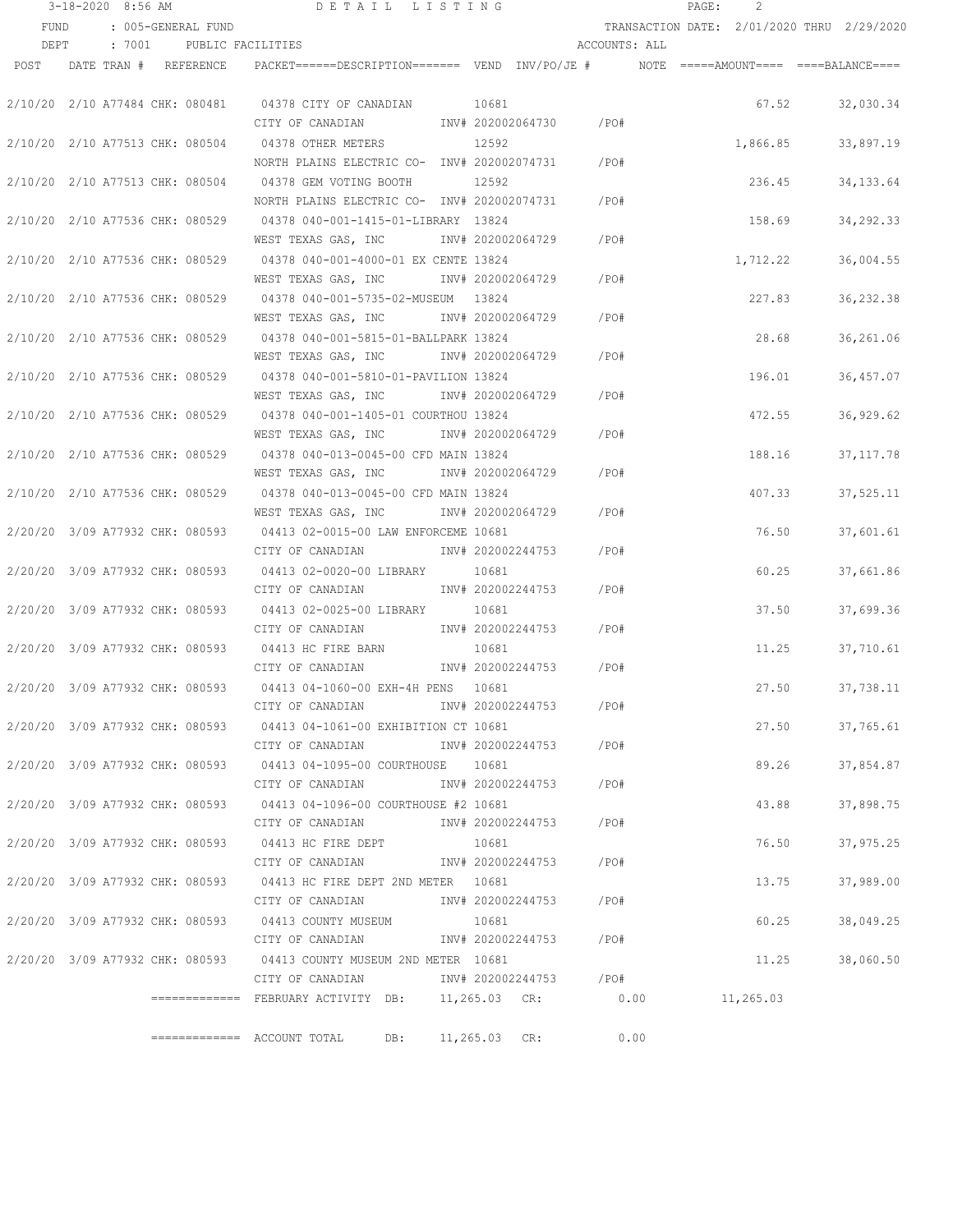| 3-18-2020 8:56 AM                           | DETAIL LISTING                                                                                                  |                                                         | PAGE:                                      | 3      |          |
|---------------------------------------------|-----------------------------------------------------------------------------------------------------------------|---------------------------------------------------------|--------------------------------------------|--------|----------|
| FUND<br>: 005-GENERAL FUND                  |                                                                                                                 |                                                         | TRANSACTION DATE: 2/01/2020 THRU 2/29/2020 |        |          |
| DEPT<br>: 7016 CEMETERY                     |                                                                                                                 |                                                         | ACCOUNTS: ALL                              |        |          |
|                                             | POST DATE TRAN # REFERENCE PACKET======DESCRIPTION======= VEND INV/PO/JE # NOTE =====AMOUNT==== ====BALANCE==== |                                                         |                                            |        |          |
|                                             |                                                                                                                 |                                                         |                                            |        |          |
| 5-7016-0133 UTILITIES                       |                                                                                                                 |                                                         |                                            |        |          |
|                                             | BEGINNING BALANCE                                                                                               |                                                         |                                            |        | 0.00     |
|                                             |                                                                                                                 |                                                         |                                            |        |          |
|                                             |                                                                                                                 |                                                         |                                            |        |          |
|                                             | 000 ERRORS IN THIS REPORT! *-*-*-*-*-*-*-*-*-*-*-*-*-*-                                                         |                                                         |                                            |        |          |
|                                             |                                                                                                                 | ** REPORT TOTALS ** --- DEBITS --- -- CREDITS ---       |                                            |        |          |
|                                             | BEGINNING BALANCES:                                                                                             | 27,946.50                                               | 0.00                                       |        |          |
|                                             | REPORTED ACTIVITY:                                                                                              | 11,624.46                                               | 0.00                                       |        |          |
|                                             | ENDING BALANCES:                                                                                                | 39,570.96                                               | 0.00                                       |        |          |
|                                             | TOTAL FUND ENDING BALANCE:                                                                                      | 39,570.96                                               |                                            |        |          |
| FUND: 010-AIRPORT                           |                                                                                                                 |                                                         |                                            |        |          |
|                                             |                                                                                                                 |                                                         |                                            |        |          |
| DEPT: 7010 AIRPORT                          |                                                                                                                 |                                                         |                                            |        |          |
|                                             |                                                                                                                 |                                                         |                                            |        |          |
| 5-7010-0133 UTILITIES                       |                                                                                                                 |                                                         |                                            |        |          |
|                                             | BEGINNING BALANCE                                                                                               |                                                         |                                            |        | 2,801.05 |
| 2/10/20 2/10 A77365 CHK: 001632 04379 AT&T  |                                                                                                                 | 10220                                                   |                                            | 194.00 | 2,995.05 |
|                                             | AT&T                                                                                                            | INV# 202002034726 /PO#                                  |                                            |        |          |
|                                             | 2/10/20 2/10 A77370 CHK: 001635 04379 04-1056-00 AIRPORT APT 10681                                              |                                                         |                                            | 13.75  | 3,008.80 |
|                                             | CITY OF CANADIAN                                                                                                | INV# 202001274713 /PO#                                  |                                            |        |          |
|                                             | 2/10/20 2/10 A77370 CHK: 001635 04379 04-1058-00 PILOTS LOUNGE 10681                                            |                                                         |                                            | 13.75  | 3,022.55 |
|                                             | CITY OF CANADIAN                                                                                                | INV# 202001274713                                       | /PO#                                       |        |          |
|                                             | 2/10/20 2/10 A77372 CHK: 001637 04379 NORTH PLAINS ELECTRIC CO 12592                                            |                                                         |                                            | 713.32 | 3,735.87 |
|                                             | NORTH PLAINS ELECTRIC CO- INV# 202002074735 / PO#                                                               |                                                         |                                            |        |          |
|                                             | ============ FEBRUARY ACTIVITY DB: 934.82 CR: 0.00                                                              |                                                         |                                            | 934.82 |          |
|                                             | ============= ACCOUNT TOTAL DB: 934.82 CR:                                                                      |                                                         | 0.00                                       |        |          |
|                                             |                                                                                                                 |                                                         |                                            |        |          |
|                                             |                                                                                                                 | 000 ERRORS IN THIS REPORT! *-*-*-*-*-*-*-*-*-*-*-*-*-*- |                                            |        |          |
|                                             |                                                                                                                 | ** REPORT TOTALS ** --- DEBITS --- -- -- CREDITS ---    |                                            |        |          |
|                                             | BEGINNING BALANCES:                                                                                             | 2,801.05                                                | 0.00                                       |        |          |
|                                             | REPORTED ACTIVITY:                                                                                              | 934.82                                                  | 0.00                                       |        |          |
|                                             | ENDING BALANCES:                                                                                                | 3,735.87                                                | 0.00                                       |        |          |
|                                             | TOTAL FUND ENDING BALANCE: 3,735.87                                                                             |                                                         |                                            |        |          |
|                                             |                                                                                                                 |                                                         |                                            |        |          |
| FUND: 011-ROAD & BRIDGE PCT 1               |                                                                                                                 |                                                         |                                            |        |          |
| DEPT: 4011 ROAD & BRIDGE 1                  |                                                                                                                 |                                                         |                                            |        |          |
| 5-4011-0133 UTILITIES/PCT 1                 |                                                                                                                 |                                                         |                                            |        |          |
|                                             | BEGINNING BALANCE                                                                                               |                                                         |                                            |        | 855.70   |
|                                             |                                                                                                                 |                                                         |                                            |        |          |
| 2/10/20 2/10 A77483 CHK: 080481 04378 PCT 1 |                                                                                                                 | 10681                                                   |                                            | 27.50  | 883.20   |
|                                             |                                                                                                                 |                                                         |                                            |        |          |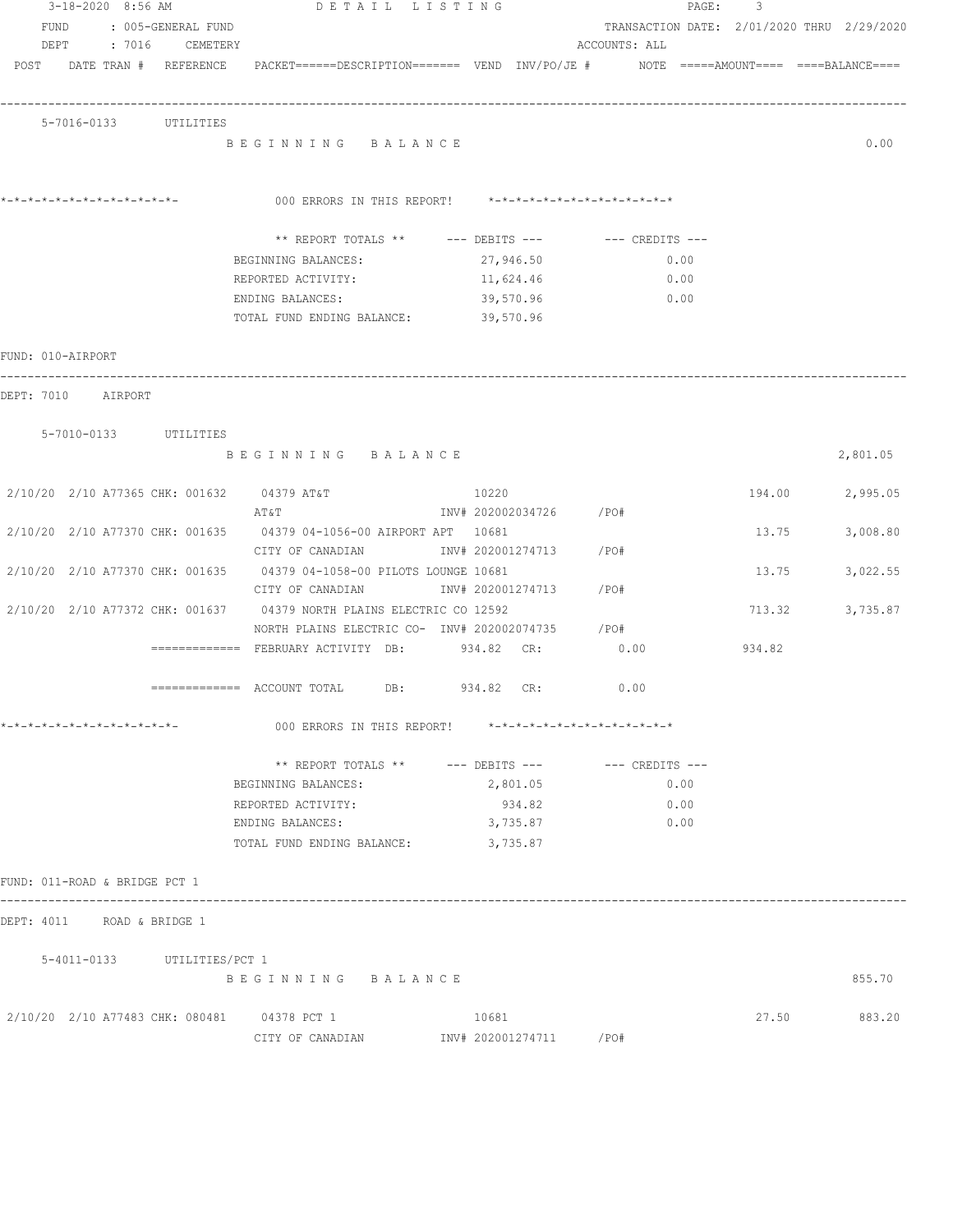|                               | 3-18-2020 8:56 AM |  | DETAIL LISTING                                                                                                      |     |            |                    |                                                         |                 | PAGE: | $\overline{4}$                             |                 |
|-------------------------------|-------------------|--|---------------------------------------------------------------------------------------------------------------------|-----|------------|--------------------|---------------------------------------------------------|-----------------|-------|--------------------------------------------|-----------------|
|                               |                   |  | FUND : 011-ROAD & BRIDGE PCT 1                                                                                      |     |            |                    |                                                         |                 |       | TRANSACTION DATE: 2/01/2020 THRU 2/29/2020 |                 |
|                               |                   |  | DEPT : 4011 ROAD & BRIDGE 1                                                                                         |     |            |                    | ACCOUNTS: ALL                                           |                 |       |                                            |                 |
|                               |                   |  | POST DATE TRAN # REFERENCE PACKET======DESCRIPTION======= VEND INV/PO/JE # NOTE =====AMOUNT==== ====BALANCE====     |     |            |                    |                                                         |                 |       |                                            |                 |
|                               |                   |  | 2/10/20 2/10 A77513 CHK: 080504 04378 PCT 1<br>NORTH PLAINS ELECTRIC CO- INV# 202002074731 / PO#                    |     | 12592      |                    |                                                         |                 |       |                                            | 134.85 1,018.05 |
|                               |                   |  | 2/10/20 2/10 A77536 CHK: 080529 04378 040-001-3995-01-PCT 1 BA 13824<br>WEST TEXAS GAS, INC MOTH 202002064729 / PO# |     |            |                    |                                                         |                 |       |                                            | 182.26 1,200.31 |
|                               |                   |  | 2/10/20 2/10 A77590 CHK: 080463 04378 AT&T INTERNET, PCT 1, FI 14790                                                |     |            |                    |                                                         |                 |       |                                            | 159.68 1,359.99 |
|                               |                   |  | 2/20/20 3/09 A77932 CHK: 080593 04413 PCT 1<br>CITY OF CANADIAN 1NV# 202002244753 /PO#                              |     |            | 10681              |                                                         |                 |       | 27.50 1,387.49                             |                 |
|                               |                   |  | ============ FEBRUARY ACTIVITY DB: 531.79 CR: 0.00                                                                  |     |            |                    |                                                         |                 |       | 531.79                                     |                 |
|                               |                   |  | ============ ACCOUNT TOTAL DB: 531.79 CR: 0.00                                                                      |     |            |                    |                                                         |                 |       |                                            |                 |
|                               |                   |  |                                                                                                                     |     |            |                    |                                                         |                 |       |                                            |                 |
|                               |                   |  |                                                                                                                     |     |            |                    |                                                         |                 |       |                                            |                 |
|                               |                   |  | BEGINNING BALANCES:                                                                                                 |     | 855.70     |                    |                                                         | 0.00            |       |                                            |                 |
|                               |                   |  | REPORTED ACTIVITY:                                                                                                  |     |            | 531.79             |                                                         | $\sim 0.00$     |       |                                            |                 |
|                               |                   |  | ENDING BALANCES: 1,387.49 0.00                                                                                      |     |            |                    |                                                         |                 |       |                                            |                 |
|                               |                   |  | TOTAL FUND ENDING BALANCE: 1,387.49                                                                                 |     |            |                    |                                                         |                 |       |                                            |                 |
| FUND: 012-ROAD & BRIDGE PCT 2 |                   |  |                                                                                                                     |     |            |                    |                                                         |                 |       |                                            |                 |
| DEPT: 4012 ROAD & BRIDGE 2    |                   |  |                                                                                                                     |     |            |                    |                                                         |                 |       |                                            |                 |
|                               |                   |  | 5-4012-0133 UTILITIES/PCT 2                                                                                         |     |            |                    |                                                         |                 |       |                                            |                 |
|                               |                   |  | BEGINNING BALANCE                                                                                                   |     |            |                    |                                                         |                 |       |                                            | 1,183.56        |
|                               |                   |  | 2/10/20 2/10 A77513 CHK: 080504 04378 PCT 2 12592                                                                   |     |            |                    |                                                         |                 |       | 158.31 1,341.87                            |                 |
|                               |                   |  | NORTH PLAINS ELECTRIC CO- INV# 202002074731 / PO#                                                                   |     |            |                    |                                                         |                 |       |                                            |                 |
|                               |                   |  |                                                                                                                     |     |            |                    |                                                         |                 |       |                                            |                 |
|                               |                   |  |                                                                                                                     | DB: | 158.31 CR: |                    |                                                         | 0.00            |       |                                            |                 |
| *-*-*-*-*-*-*-*-*-*-*-*-*-*-  |                   |  | 000 ERRORS IN THIS REPORT!                                                                                          |     |            |                    | $* - * - * - * - * - * - * - * - * - * - * - * - * - *$ |                 |       |                                            |                 |
|                               |                   |  | ** REPORT TOTALS **                                                                                                 |     |            | $---$ DEBITS $---$ |                                                         | --- CREDITS --- |       |                                            |                 |
|                               |                   |  | BEGINNING BALANCES:                                                                                                 |     |            | 1,183.56           |                                                         | 0.00            |       |                                            |                 |
|                               |                   |  | REPORTED ACTIVITY:                                                                                                  |     |            | 158.31             |                                                         | 0.00            |       |                                            |                 |
|                               |                   |  | ENDING BALANCES:                                                                                                    |     | 1,341.87   |                    |                                                         | 0.00            |       |                                            |                 |
|                               |                   |  | TOTAL FUND ENDING BALANCE:                                                                                          |     | 1,341.87   |                    |                                                         |                 |       |                                            |                 |
| FUND: 013-ROAD & BRIDGE PCT 3 |                   |  |                                                                                                                     |     |            |                    |                                                         |                 |       |                                            |                 |

------------------------------------------------------------------------------------------------------------------------------------

DEPT: 4013 ROAD & BRIDGE 3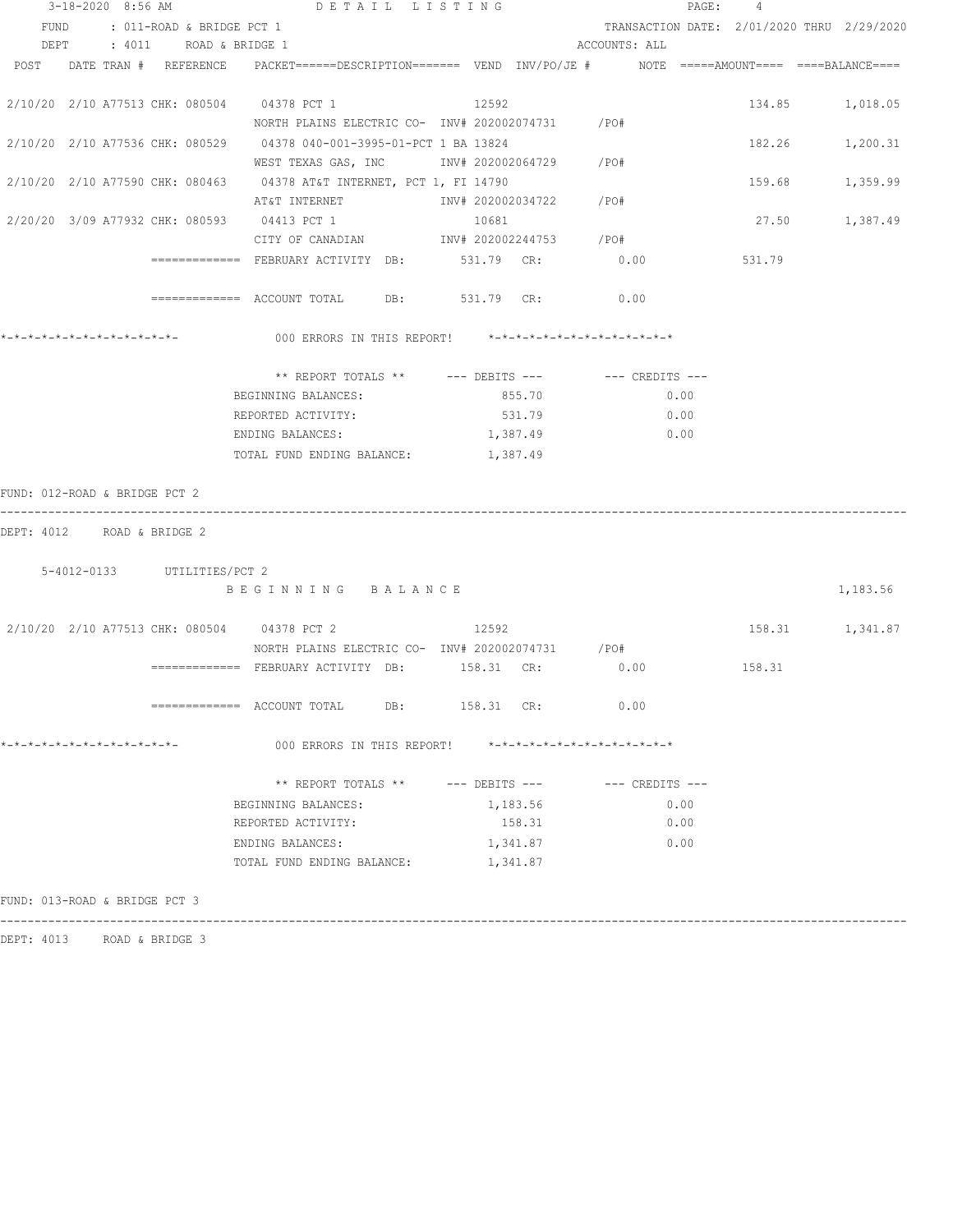| 3-18-2020 8:56 AM                                                                                               | DETAIL LISTING                                          |          | PAGE:<br>-5                                                 |        |               |  |  |  |  |
|-----------------------------------------------------------------------------------------------------------------|---------------------------------------------------------|----------|-------------------------------------------------------------|--------|---------------|--|--|--|--|
| FUND<br>: 013-ROAD & BRIDGE PCT 3<br>DEPT : 4013 ROAD & BRIDGE 3                                                |                                                         |          | TRANSACTION DATE: 2/01/2020 THRU 2/29/2020<br>ACCOUNTS: ALL |        |               |  |  |  |  |
| POST DATE TRAN # REFERENCE PACKET======DESCRIPTION======= VEND INV/PO/JE # NOTE =====AMOUNT==== ====BALANCE==== |                                                         |          |                                                             |        |               |  |  |  |  |
| 5-4013-0133 UTILITIES/PCT 3                                                                                     |                                                         |          |                                                             |        |               |  |  |  |  |
|                                                                                                                 | BEGINNING BALANCE                                       |          |                                                             |        | 683.70        |  |  |  |  |
| 2/10/20 2/10 A77513 CHK: 080504 04378 PCT 3                                                                     |                                                         | 12592    |                                                             |        | 228.63 912.33 |  |  |  |  |
|                                                                                                                 | NORTH PLAINS ELECTRIC CO- INV# 202002074731 / PO#       |          |                                                             |        |               |  |  |  |  |
|                                                                                                                 | ============= FEBRUARY ACTIVITY DB: 228.63 CR:          |          | 0.00                                                        | 228.63 |               |  |  |  |  |
|                                                                                                                 | ============ ACCOUNT TOTAL DB: 228.63 CR: 0.00          |          |                                                             |        |               |  |  |  |  |
|                                                                                                                 | 000 ERRORS IN THIS REPORT! *-*-*-*-*-*-*-*-*-*-*-*-*-*- |          |                                                             |        |               |  |  |  |  |
|                                                                                                                 | ** REPORT TOTALS ** --- DEBITS --- -- -- CREDITS ---    |          |                                                             |        |               |  |  |  |  |
|                                                                                                                 | BEGINNING BALANCES:                                     | 683.70   | 0.00                                                        |        |               |  |  |  |  |
|                                                                                                                 | REPORTED ACTIVITY:                                      | 228.63   | 0.00                                                        |        |               |  |  |  |  |
|                                                                                                                 | ENDING BALANCES:                                        | 912.33   | 0.00                                                        |        |               |  |  |  |  |
|                                                                                                                 | TOTAL FUND ENDING BALANCE:                              | 912.33   |                                                             |        |               |  |  |  |  |
| FUND: 014-ROAD & BRIDGE PCT 4                                                                                   |                                                         |          |                                                             |        |               |  |  |  |  |
| --------------<br>DEPT: 4014 ROAD & BRIDGE 4                                                                    |                                                         |          |                                                             |        |               |  |  |  |  |
| 5-4014-0133 UTILITIES/PCT 4                                                                                     |                                                         |          |                                                             |        |               |  |  |  |  |
|                                                                                                                 | BEGINNING BALANCE                                       |          |                                                             |        | 1,872.37      |  |  |  |  |
| 2/10/20 2/10 A77453 CHK: 080471 04378 PCT 4 LPG                                                                 |                                                         | 10527    |                                                             | 451.20 | 2,323.57      |  |  |  |  |
|                                                                                                                 | CANADIAN OIL & GAS CO., L INV# 34438                    |          | /PO#                                                        |        |               |  |  |  |  |
| 2/10/20 2/10 A77513 CHK: 080504 04378 PCT 4                                                                     |                                                         | 12592    |                                                             | 336.40 | 2,659.97      |  |  |  |  |
|                                                                                                                 | NORTH PLAINS ELECTRIC CO- INV# 202002074731 / PO#       |          |                                                             |        |               |  |  |  |  |
|                                                                                                                 | ============= FEBRUARY ACTIVITY DB: 787.60 CR:          |          | 0.00                                                        | 787.60 |               |  |  |  |  |
|                                                                                                                 | ============= ACCOUNT TOTAL DB: 787.60 CR:              |          | 0.00                                                        |        |               |  |  |  |  |
| *-*-*-*-*-*-*-*-*-*-*-*-*-*-                                                                                    | 000 ERRORS IN THIS REPORT! *-*-*-*-*-*-*-*-*-*-*-*-*-*- |          |                                                             |        |               |  |  |  |  |
|                                                                                                                 | ** REPORT TOTALS ** --- DEBITS --- -- -- CREDITS ---    |          |                                                             |        |               |  |  |  |  |
|                                                                                                                 | BEGINNING BALANCES:                                     | 1,872.37 | 0.00                                                        |        |               |  |  |  |  |
|                                                                                                                 | REPORTED ACTIVITY:                                      | 787.60   | 0.00                                                        |        |               |  |  |  |  |
|                                                                                                                 | ENDING BALANCES:                                        | 2,659.97 | 0.00                                                        |        |               |  |  |  |  |
|                                                                                                                 | TOTAL FUND ENDING BALANCE:                              | 2,659.97 |                                                             |        |               |  |  |  |  |
| FUND: 016-CEMETERY                                                                                              |                                                         |          |                                                             |        |               |  |  |  |  |
|                                                                                                                 |                                                         |          |                                                             |        |               |  |  |  |  |

DEPT: 7016 CEMETERY

5-7016-0133 UTILITIES